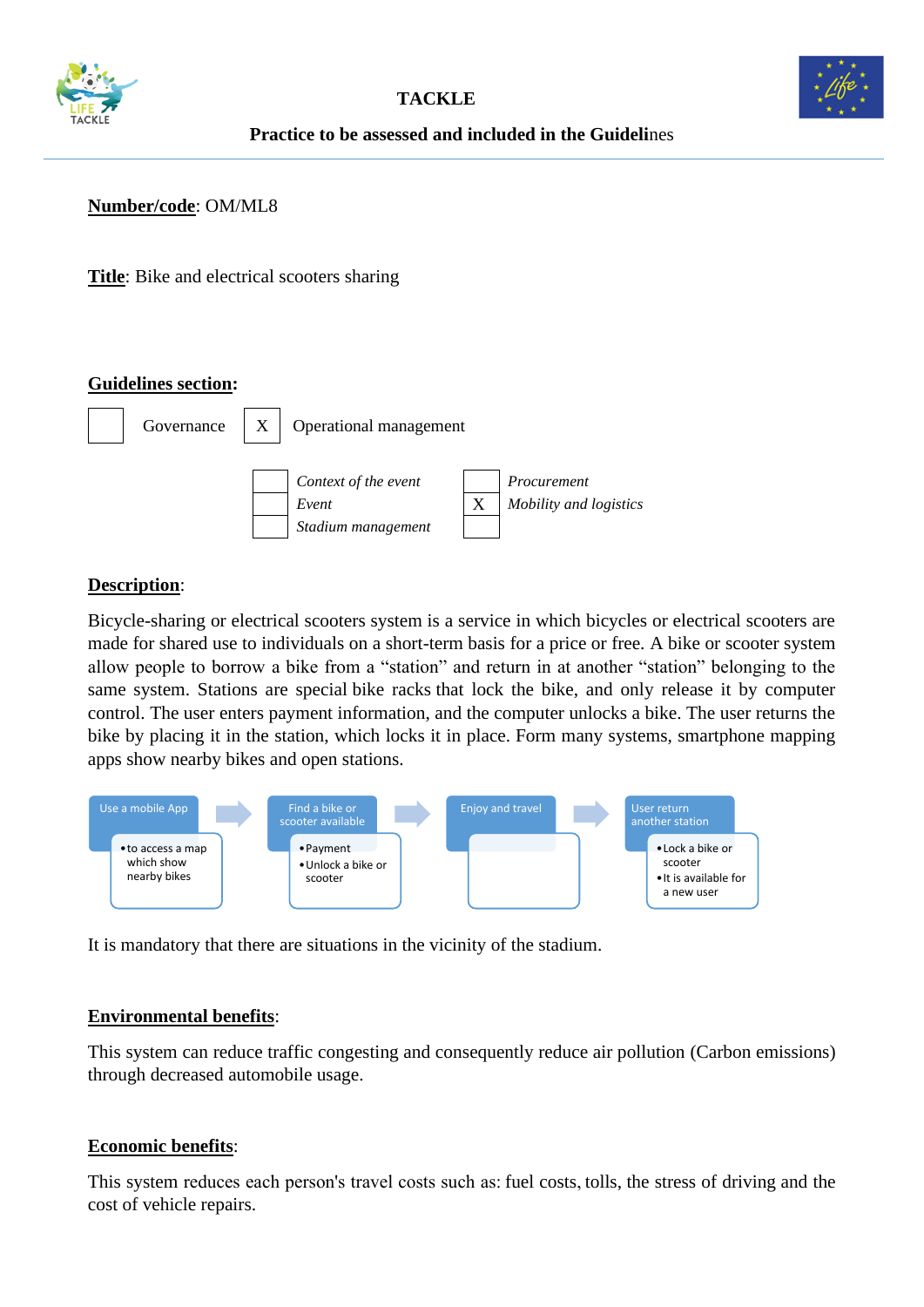## **Applicability and replicability potential**

This practice can be applied and replicated to all stadium/cities.

This system is compatible with practice OM/ML1 – Carpooling Initiative or also partnership with public transport sector. An adept, a volunteer, a worker or also a tourist can complement their mobility with both initiatives, depending on the distances you want to travel.

This initiative can be disseminated for example in airports, ticket offices, among others.

**Sources [VOISCOOTERS](https://www.voiscooters.com/pt/home/)** [SANTANDER CYCLES](https://tfl.gov.uk/modes/cycling/santander-cycles) [ENCICLA](http://www.encicla.gov.co/)

## **Case studies:**

# **[VOI SCOOTERS](https://www.voiscooters.com/sustainability/)**

Voi Scooters was the first e-scooter operator to conduct and publish a full [Life Cycle Assessment](https://www.ey.com/en_ch/automotive-transportation/how-micromobility-is-moving-cities-into-a-sustainable-future) to understand the climate impact of its e-scooter service. The LCA measures all environmental impacts, direct and indirect, related to transporting one person for one kilometer on an electric scooter. The assessment was conducted by EY and mapped out all emissions linked to delivering the service.

EY's full life-cycle assessment of Voi's Paris operations showed that Voi's service emits  $35g$  of  $CO<sub>2</sub>$ equivalent per person per kilometer in Paris, France. The main contributors to these emissions are the production and transport of the e-scooters from production sites to Europe. Emissions from usage and operations have been significantly decreased, 0.3g and 1.1g, respectively, thanks to the use of cargo bikes and e-vans powered by renewable energy. Voi's strong focus on repairs, reuse of spare parts and recycling of materials enabled the production impact to be offset significantly.

In Q1 2019, the life-cycle assessment of Voi's Paris service measured CO<sub>2</sub> equivalent per person per kilometer at 121g, for early-generation scooters, a 12-month scooter lifespan and combustion engine operations. In Q3 2019, emissions decreased to 68g. Multiple factors contributed to this reduction, such as higher scooter lifespan, increased utilization and fully electric operations using e-vans. In Q1 2020, the transition to a fully swappable battery scooter fleet, which enables cargo bike operations and increased lifespan further reduced the emissions by  $51\%$  to  $35g$  CO<sub>2-eq.</sub> per person per kilometer. The Voiager 3 has an estimated lifespan of 24 months; nearly 90% of it is made of easily recyclable materials, enabling high recycling rates for scooter parts that cannot be reused (99% or above recycling rate for aluminum, steel and plastic, and a 70% recycling rate for lithium-ion batteries). Combined, these initiatives reduced Voi's emissions by 71% in Paris since its launch in January 2019.

Comparing life-cycle assessments of different transport modes is not straightforward given varying assumptions and limited studies on life-cycle impact of transport modes. The study revealed that on average, in Paris, the  $CO<sub>2</sub>$  impact of Voi's service is similar to that of public transport. In particular, based on available data, the report stated that Voi's per person  $CO<sub>2</sub>$  impact in Paris is above the metro